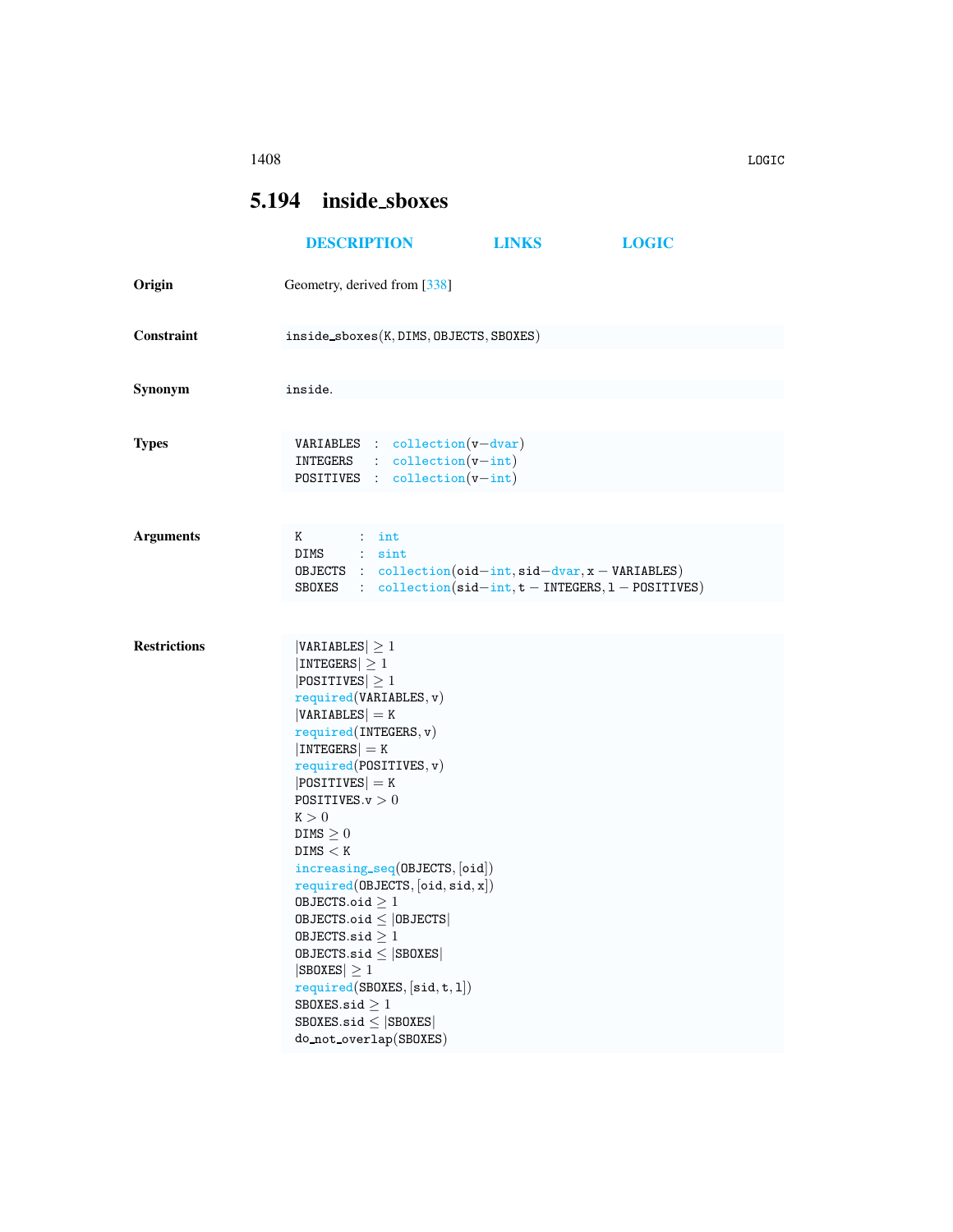$\neq$  2, {0, 1},

Holds if, for each pair of objects  $(O_i, O_j)$ ,  $i < j$ ,  $O_i$  is inside  $O_j$  with respect to a set of dimensions depicted by DIMS.  $O_i$  and  $O_j$  are objects that take a shape among a set of shapes. Each *shape* is defined as a finite set of shifted boxes, where each shifted box is described by a box in a K-dimensional space at a given offset (from the origin of the shape) with given sizes. More precisely, a *shifted box* is an entity defined by its shape id sid, shift offset t, and sizes l. Then, a shape is defined as the union of shifted boxes sharing the same shape id. An *object* is an entity defined by its unique object identifier oid, shape id sid and origin x.

An object  $O_i$  *is inside* an object  $O_j$  with respect to a set of dimensions depicted by DIMS if and only if, for all shifted boxes  $s_i$  associated with  $O_i$ , there exists a shifted box  $s_j$  of  $O_j$  such that  $s_j$  is inside  $s_i$ . A shifted box  $s_j$  *is inside* a shifted box  $s_i$  if and only if, for all dimensions  $d \in$  DIMS, (1) the start of  $s_j$  in dimension d is strictly less than the start of  $s_i$  in dimension d, and (2) the end of  $s_i$  in dimension d is strictly less than the end of  $s_j$  in dimension d.

 $\setminus$ 

Purpose

<span id="page-1-0"></span>

| Example         | $\left\{\begin{array}{c} \left(\begin{array}{cc} \texttt{oid} -1 & \texttt{sid} -1 & x - \langle 3,3\rangle\,,\ \texttt{oid} -2 & \texttt{sid} -2 & x - \langle 2,2\rangle\,,\ \texttt{oid} -3 & \texttt{sid} -3 & x - \langle 1,1\rangle\,,\ \texttt{sid} -1 & \texttt{t} - \langle 0,0\rangle & 1 - \langle 1,1\rangle\,,\ \texttt{sid} -2 & \texttt{t} - \langle 0,0\rangle & 1 - \langle 3,3\rangle,\ \texttt{sid} -3 & \texttt{t} - \langle 0,0\rangle & 1 - \langle 5$ |  |  |  |
|-----------------|------------------------------------------------------------------------------------------------------------------------------------------------------------------------------------------------------------------------------------------------------------------------------------------------------------------------------------------------------------------------------------------------------------------------------------------------------------------------------|--|--|--|
|                 | Figure 5.434 shows the objects of the example. Since $O_1$ is inside $O_2$ and $O_3$ , and<br>since $O_2$ is also inside $O_3$ , the inside_sboxes constraint holds.                                                                                                                                                                                                                                                                                                         |  |  |  |
| Typical         | 0BJECTS >1                                                                                                                                                                                                                                                                                                                                                                                                                                                                   |  |  |  |
| Symmetries      | • Items of SBOXES are permutable.<br>• Items of OBJECTS.x, SBOXES.t and SBOXES.1 are permutable (same permutation<br>used).                                                                                                                                                                                                                                                                                                                                                  |  |  |  |
| Arg. properties | Suffix-contractible wrt. OBJECTS.                                                                                                                                                                                                                                                                                                                                                                                                                                            |  |  |  |
| Remark          | One of the eight relations of the <i>Region Connection Calculus</i> [338]. The constraint<br>inside_sboxes is a restriction of the original relation since it requires that each box of<br>an object is contained by one box of the other object.                                                                                                                                                                                                                            |  |  |  |
| See also        | common keyword:<br>contains_sboxes, coveredby_sboxes,<br>covers_sboxes, disjoint_sboxes, equal_sboxes, meet_sboxes(rcc8),<br>non_overlap_sboxes( <i>geometrical constraint, logic</i> ), overlap_sboxes( <i>rcc8</i> ).                                                                                                                                                                                                                                                      |  |  |  |
| Kevwords        | <b>constraint type:</b> logic.                                                                                                                                                                                                                                                                                                                                                                                                                                               |  |  |  |
|                 | <b>geometry:</b> geometrical constraint, rcc8.                                                                                                                                                                                                                                                                                                                                                                                                                               |  |  |  |
|                 | miscellaneous: obscure.                                                                                                                                                                                                                                                                                                                                                                                                                                                      |  |  |  |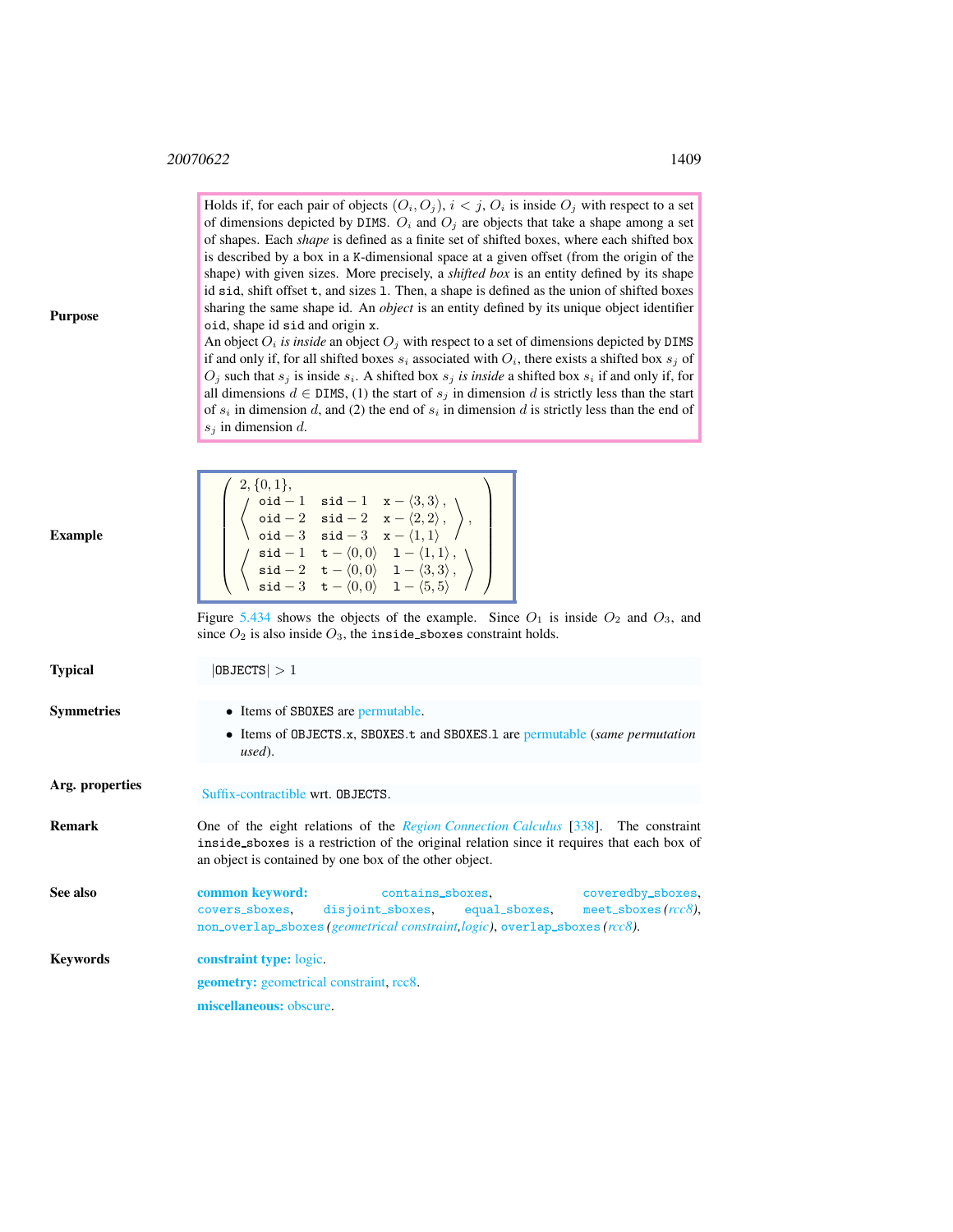

<span id="page-2-0"></span>

Figure 5.434: (D) the three nested objects  $O_3$ ,  $O_2$ ,  $O_1$  of the **Example** slot respectively assigned shapes  $S_3$ ,  $S_2$ ,  $S_1$ ; (A), (B), (C) shapes  $S_1$ ,  $S_2$  and  $S_3$  are made up from a single shifted box.